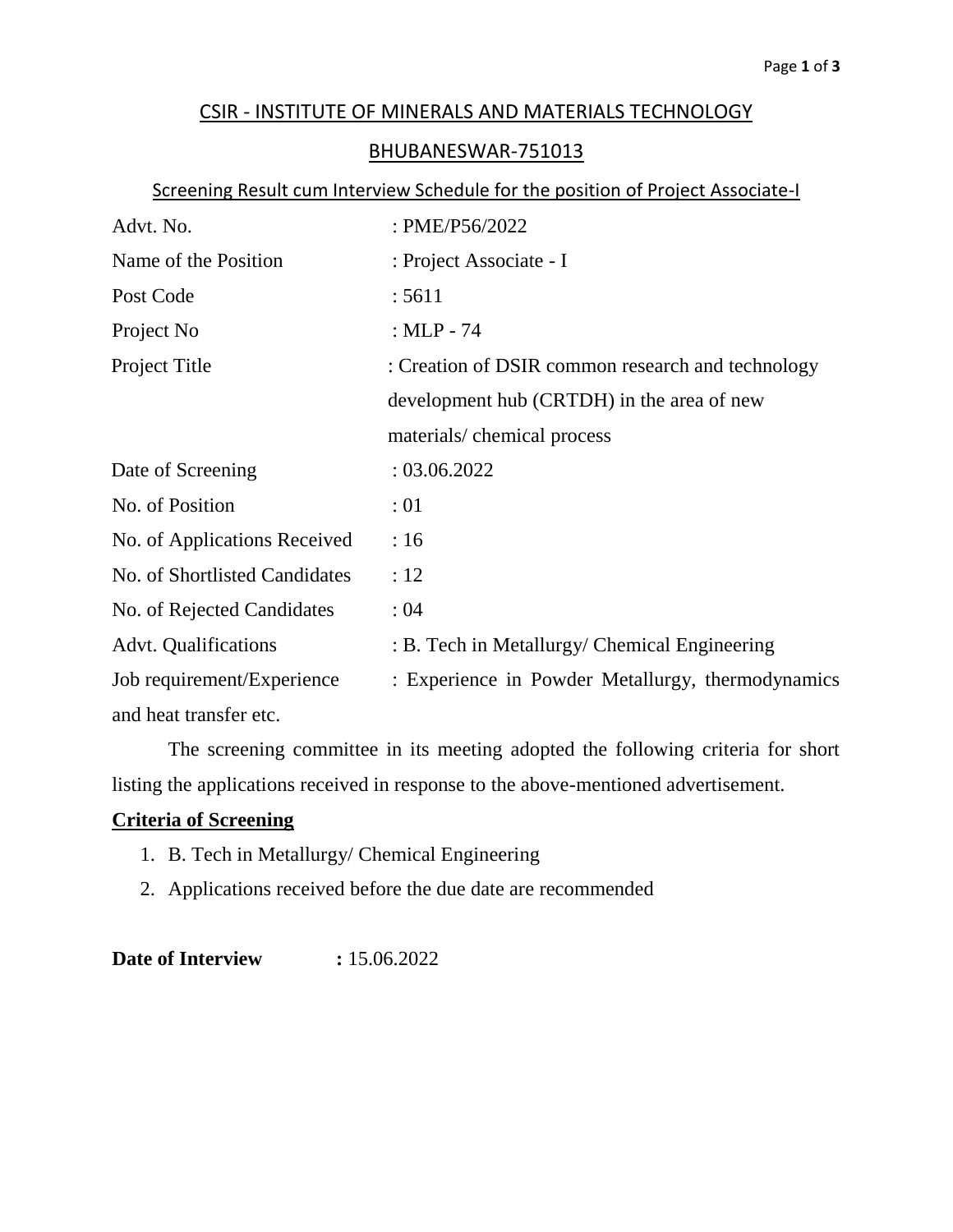| SI.<br>No.                    | <b>Application</b><br>N <sub>0</sub> | Name of the<br>Candidate<br>(Dr.Mr.Mrs.) | Father's/<br><b>Husband's Name</b>            | <b>Recommendations of</b><br>the Screening<br><b>Committee</b> |
|-------------------------------|--------------------------------------|------------------------------------------|-----------------------------------------------|----------------------------------------------------------------|
| P56/5611/01<br>$\mathbf{1}$   | Mr. Ritick Ranjan                    | Ranjan Kumar                             | Eligible for Interview                        |                                                                |
|                               |                                      | Srichandanray                            | Srichandanray                                 |                                                                |
| $\overline{2}$                | P56/5611/02                          | Ms. Kajol Pradhan                        | Karunakar Pradhan                             | Eligible for Interview                                         |
| $\overline{3}$                | P56/5611/03                          | Ms. Parvathi Nandini                     | Dayanidi Parida                               | Eligible for Interview                                         |
|                               |                                      | Parida                                   |                                               |                                                                |
| P56/5611/04<br>$\overline{4}$ |                                      | Mr. Bijay Kumar                          | Bidyadhar Karali                              | Eligible for Interview                                         |
|                               |                                      | Karali                                   |                                               |                                                                |
|                               |                                      |                                          | Yogendra Nath                                 | Eligible for Interview                                         |
|                               | 5<br>P56/5611/05                     | Mr. Sonu Maurya                          | Maurya                                        |                                                                |
| 6                             | P56/5611/06                          | Mr. Kumar Gaurav                         | Ramesh Chandra Patra                          | Eligible for Interview                                         |
|                               |                                      | Patra                                    |                                               |                                                                |
| $\overline{7}$                | P56/5611/07                          | Ms. Samragee                             | Pranab Akhanda                                | Eligible for Interview                                         |
|                               |                                      | Akhanda                                  |                                               |                                                                |
| 8<br>P56/5611/08              |                                      | Mr. Amulya Kumar                         | Nenkuri Sahoo                                 | Eligible for Interview                                         |
|                               |                                      | Sahoo                                    |                                               |                                                                |
| 9                             | P56/5611/09                          | Mr. Kaustubha                            | Prabhat Kumar                                 | Eligible for Interview                                         |
|                               |                                      | Mohanty                                  | Mohanty                                       |                                                                |
| 10                            | P56/5611/10                          | Mr. K Akash Raj                          | K Kishan Rao                                  | Eligible for Interview                                         |
| 11                            | P56/5611/11                          | Ms. Manashi Sabat                        | Giridhari Sabat                               | Eligible for Interview                                         |
| 12                            | P56/5611/12                          | Ms. Subhashree                           | Eligible for Interview<br>Rabindra Nath Nayak |                                                                |
|                               |                                      | Nayak                                    |                                               |                                                                |

Details of Candidates recommended by Screening Committee calling for Interview:

All the above candidates are informed that the interview for the above-said position has been scheduled to be held on **15.06.2022**. All the candidates are advised to download the Microsoft Team (MS Team) application on their PC or Mobile to appear for the online interview through video conferencing. The MS Team link to join the online interview will be provided to the shortlisted candidates on 13.06.2022 by mail.